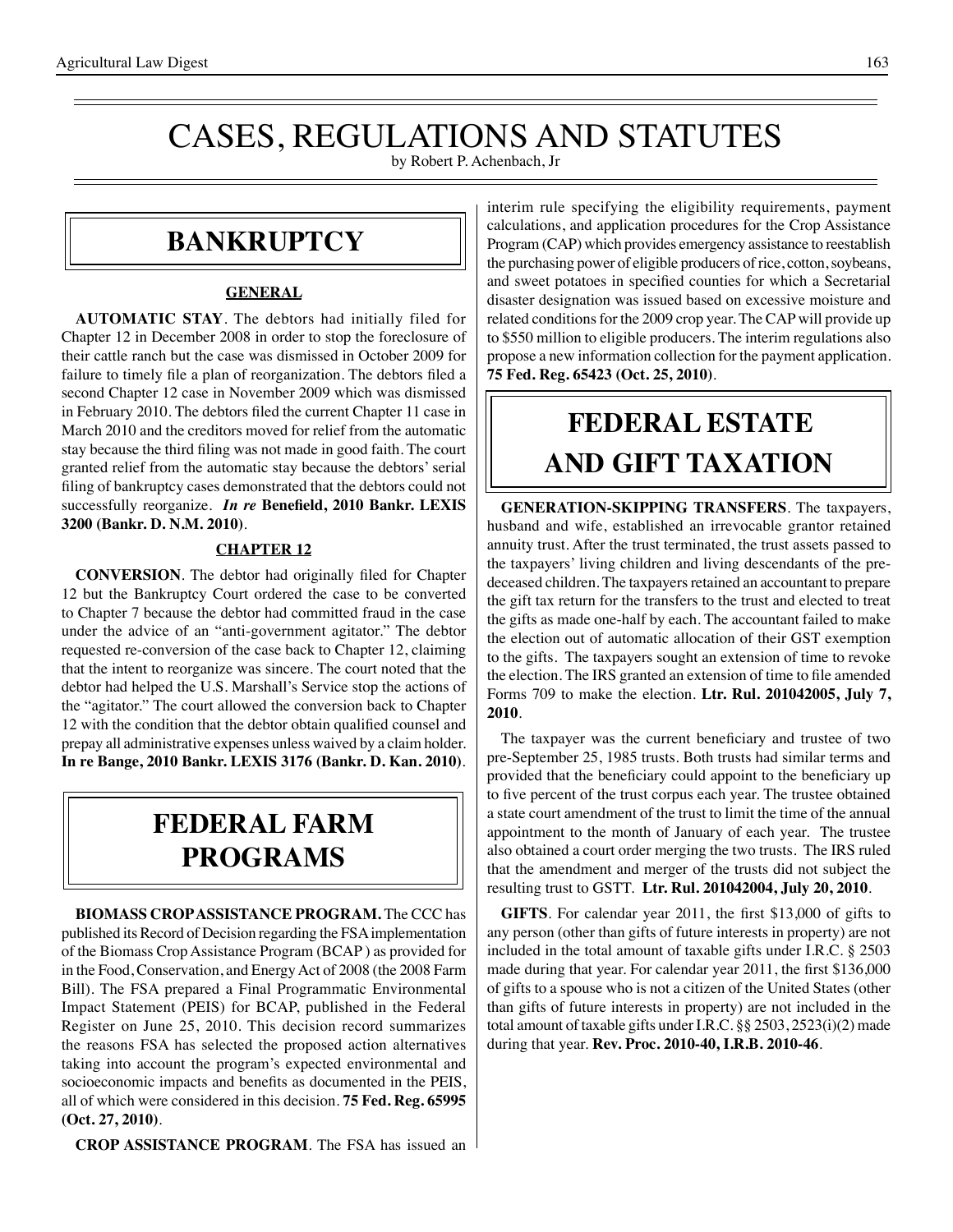## **federal income taxation**

**ALIMONY**. The taxpayer's divorce decree provided for alimony payments to the taxpayer for eight years, decreasing in the years when the taxpayer's two children each reached age 20, although the decree makes no mention of the children's ages in relation to the decreases. The decrees also provided for child support payments. In addition, the payments were increased to offset the income tax on the payments. Although the taxpayer reported the payments as taxable alimony, the taxpayer sought a refund of the taxes based on the payments being child support payments. The taxpayer argued that the payments were child support because the payments were tied to the children's ages and the decree did not provide for termination of the payments upon the death of the taxpayer. The court held that the payments were taxable alimony because the decree did not specifically tie the payments to the ages of the children and state law provided that the payments would terminate on the death of the taxpayer. **Maes v. United States, 2010-2 U.S. Tax Cas. (CCH) ¶ 50,678 (D. Mont. 2010)**.

**CELLULOSIC BIOFUEL PRODUCER CREDIT**. The taxpayer owned a pulp mill located in the United States that used the semi-chemical pulping process to convert wood chips into pulp for paper production. In this process, the wood chips are heated with a water-based solution of inorganic chemicals at elevated temperatures to weaken the bonds between cellulose and lignin. During this process, the inorganic chemicals bond to the lignin and the cellulose is extracted for further processing as pulp for paper. The by-product of this process, black liquor, is an aqueous solution consisting of lignin residues, hemicelluloses, and various inorganic chemicals. The black liquor was further processed to remove much of the water content and then used as a fuel source in a recovery boiler that produced steam used by the pulp mill. Before being used as a fuel, the black liquor was temporarily stored in tanks. The taxpayer had submitted a registration application with the IRS, Form 637, Application for Registration (For Certain Excise Tax Activities). The IRS ruled that the black liquor qualified as a cellulosic biofuel eligible for the cellulosic biofuel producer credit once the taxpayer completed registration. **Ltr. Rul. 201042018, July 14, 2010**.

**CHARITABLE CONTRIBUTIONS**. The taxpayer was a trust which purchased three properties with gross income from prior tax years. The properties were then contributed to a charitable organization and the issue was whether the eligible deduction was the purchase price of the properties or their current fair market value. In a Chief Counsel Advice letter, the IRS, although acknowledging some contrary authority, ruled that the trust charitable deduction was limited to the adjusted tax basis in the purchased properties because the appreciation of the properties was not realized in trust income prior to the contribution. **CCA 201042023, May 10, 2010**.

**DISASTER LOSSES.** On October 4, 2010, the President determined that certain areas in the Arizona are eligible for federal assistance under the Disaster Relief and Emergency Assistance Act (42 U.S.C. § 5121) as a result of severe storms and flooding, which began on July 20, 2010. **FEMA-1940-DR***.* On October 13, 2010, the President determined that certain areas in Minnesota are eligible for assistance from the government under the Act as a result of severe storms and flooding, which began on September 22, 2010. **FEMA-1941-DR***.* On October 14, 2010, the President determined that certain areas in North Carolina are eligible for assistance from the government under the Act as a result of Tropical Storm Nicole, which began on September 22, 2010. **FEMA-1942-DR***.* On October 14, 2010, the President determined that certain areas in New York are eligible for assistance from the government under the Act as a result of severe storms and tornadoes, which began on September 16, 2010. **FEMA-1943-DR***.* Accordingly, taxpayers in the areas may deduct the losses on their 2009 federal income tax returns. See I.R.C. § 165(i).

**DOMESTIC PRODUCTION DEDUCTION.** The taxpayer was a non-profit marketing and processing cooperative of agricultural commodities produced by its members and patrons. Payments were made to patrons for their commodities but additional payments were made of net proceeds to patrons based on the amount of each patron's commodities marketed with the taxpayer. The IRS ruled that the latter payments were included in the qualified production activities income because the payments were patronage-based payments made without regard for the taxpayer's net earnings. **Ltr. Rul. 201041002, July 9, 2010**.

**FILING STATUS**. The taxpayer, a CPA, filed an income tax return using the single status in a year in which the taxpayer was legally married but lived apart from the spouse. The court held that the taxpayer could not use the single status since no divorce decree or legal separation decree had been filed in that tax year. The appellate court affirmed in a decision designated as not for publication. **Argyle v. Comm'r, 2010-2 U.S. Tax Cas. (CCH) ¶ 50,671 (3d Cir. 2010),** *aff'g***, T.C. Memo. 2009-218**.

**HOME OFFICE**. The taxpayer claimed deductions for costs associated with a home office.Although the taxpayer used parts of the residence for the taxpayer's accounting services, the deductions for the expenses were denied because the taxpayer failed to substantiate that a portion of the residence was used exclusively for the business. The appellate court affirmed in a decision designated as not for publication. **Argyle v. Comm'r, 2010-2 U.S. Tax Cas. (CCH) ¶ 50,671 (3d Cir. 2010),** *aff'g***, T.C. Memo. 2009-218**.

**HOUSING CREDIT**. *Rev. Proc. 92-31, 1992-1 C.B. 775*, provides guidance to state housing credit agencies of qualified states on the procedure for requesting an allocation of unused housing credit carryovers under I.R.C. § 42(h)(3)(D). Section 4.06 of Rev. Proc. 92-31 provides that the IRS will publish in the Internal Revenue Bulletin the amount of unused housing credit carryovers allocated to qualified states for a calendar year from a national pool of unused credit authority (the National Pool). Qualified states are states that have allocated all their credits in a calendar year and who request, by May 1st of the following calendar year, to receive an allocation of credits from the National Pool determined in the year of the request. The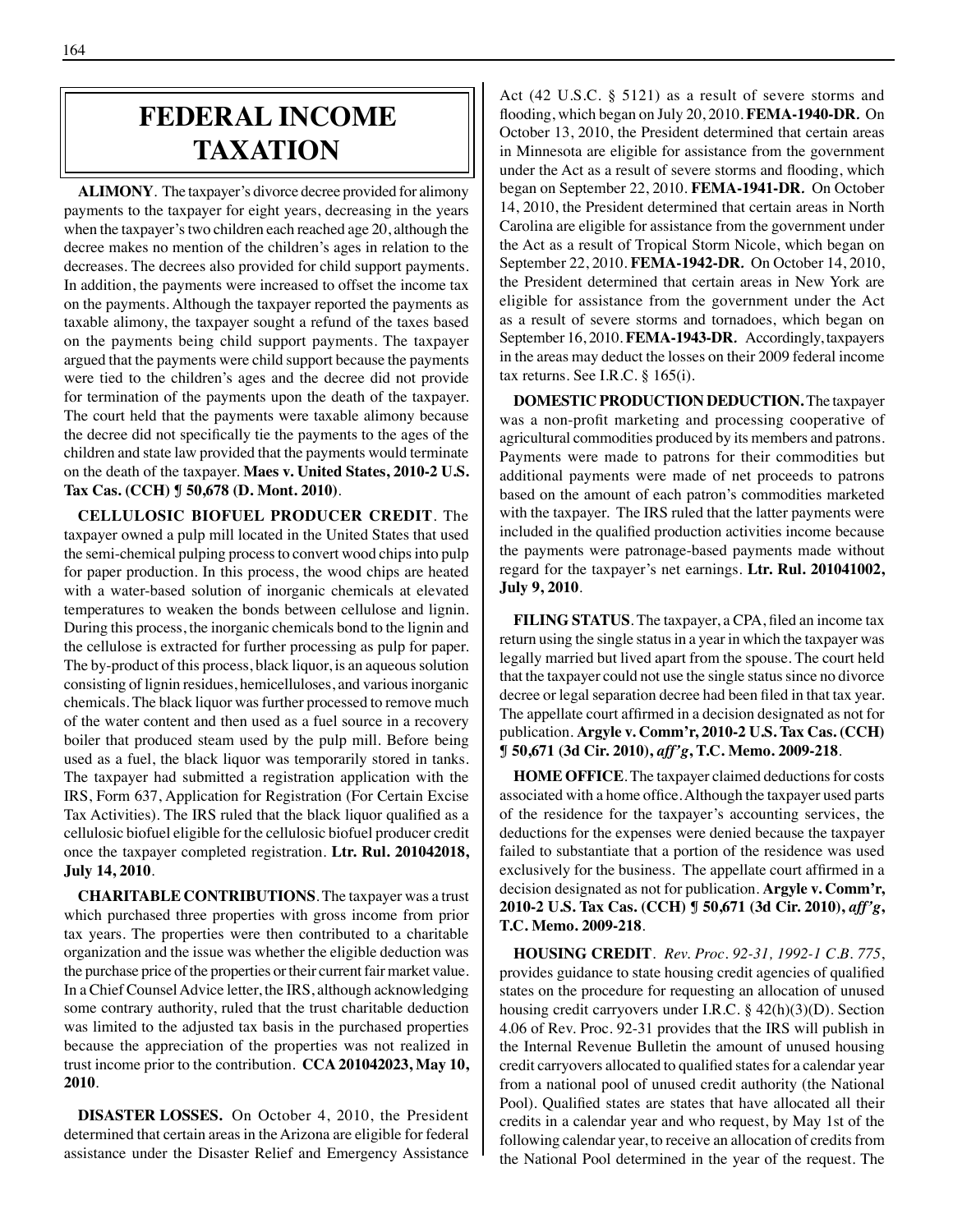IRS announced that, for 2010, there is no unused housing credit carryover amount assigned to the National Pool. Consequently, there is no National Pool amount from which credits can be redistributed to qualified states. **Notice 2010-74, I.R.B. 2010- 46**.

**INCOME**. The taxpayer was employed and received wages less withheld taxes. The taxpayer received Forms W-2 stating the payments and withholdings. Instead of filing Form 1040, the taxpayer filed Form 1041, U.S. Income Tax Return for Estates and Trusts, for each of three tax years. The forms reported the wages as trust income and deducted fiduciary expenses equal to the wages reported. The returns requested a refund for the withholding taxes. The IRS rejected the returns and assessed deficiencies based on substitute Form 1040 returns. The court held that the wages were personal gross income subject to income tax and withholding taxes. The taxpayer was assessed additions to the income tax for failure to file a return, failure to pay taxes, and failure to pay estimated taxes. The court also imposed a penalty for the taxpayer's making of frivolous arguments in the case. **Glover v. Comm'r, T.C. Memo. 2010- 228**.

**INFLATION-ADJUSTED ITEMS**. The IRS has announced many of the inflation-adjusted deductions, credits and other limits for 2011. *Unearned Income of Minor Children Taxed as if Parent's Income* (*the "Kiddie Tax"*). For taxable years beginning in 2011, the amount in I.R.C.  $\S$  1(g)(4)(A)(ii)(I), which is used to reduce the net unearned income reported on the child's return that is subject to the "kiddie tax," is \$950. The same \$950 amount is used for purposes of I.R.C. § 1(g)(7) (that is, to determine whether a parent may elect to include a child's gross income in the parent's gross income and to calculate the "kiddie tax"). *Adoption Credit*. For taxable years beginning in 2011, under I.R.C.  $\S$  36C(a)(3) the credit allowed for an adoption of a child with special needs is \$13,360. For taxable years beginning in 2011, under I.R.C. § 36C(b)(1) the maximum credit allowed for other adoptions is the amount of qualified adoption expenses up to \$13,360. The available adoption credit begins to phase out under I.R.C.  $\S 36C(b)(2)(A)$  for taxpayers with modified adjusted gross income in excess of \$185,210 and is completely phased out for taxpayers with modified adjusted gross income of \$225,210 or more. *Rehabilitation Expenditures Treated as Separate New Building*. For calendar year 2011, the per low-income unit qualified basis amount under I.R.C. § 42(e)(3)(A)(ii)(II) is \$6,100. *Low-Income Housing Credit*. For calendar year 2011, the amount used under I.R.C.  $\S$  42(h)(3)(C)(ii) to calculate the State housing credit ceiling for the low-income housing credit is the greater of (1) \$2.15 multiplied by the State population, or (2) \$2,465,000. *Alternative Minimum Tax Exemption for a Child Subject to the "Kiddie Tax*." For taxable years beginning in 2011, for a child to whom the I.R.C.  $\S$  1(g) "kiddie tax" applies, the exemption amount under I.R.C. §§ 55 and 59(j) for purposes of the alternative minimum tax under I.R.C. § 55 may not exceed the sum of (1) the child's earned income for the taxable year, plus (2) \$6,800. *Income from United States Savings Bonds for Taxpayers Who Pay Qualified Higher Education Expenses*. For taxable years beginning in 2011, the exclusion under I.R.C.

§ 135, regarding income from United States savings bonds for taxpayers who pay qualified higher education expenses, begins to phase out for modified adjusted gross income above \$106,650 for joint returns and \$71,100 for other returns. The exclusion is completely phased out for modified adjusted gross income of \$136,650 or more for joint returns and \$86,100 or more for other returns. *Loan Limit on Agricultural Bonds*. For calendar year 2011, the loan limit amount on agricultural bonds under I.R.C. § 147(c)(2)(A) for first-time farmers is \$477,000. *Eligible Long-Term Care Premiums*. For taxable years beginning in 2011, the limitations under I.R.C. § 213(d)(10), regarding eligible longterm care premiums includible in the term "medical care," are as follows: Attained Age Before the Close of the Taxable Year Limitation on Premiums 40 or less, \$340; More than 40 but not more than 50, \$640; More than 50 but not more than 60, \$1,270; More than 60 but not more than 70, \$3,390; More than 70. \$4,240. *Medical Savings Accounts*. Self-only coverage. For taxable years beginning in 2011, the term "high deductible health plan" as defined in I.R.C. § 220(c)(2)(A) means, for self-only coverage, a health plan that has an annual deductible that is not less than \$2,050 and not more than \$3,050, and under which the annual outof-pocket expenses required to be paid (other than for premiums) for covered benefits do not exceed \$4,100. (2) Family coverage. For taxable years beginning in 2011, the term "high deductible health plan" means, for family coverage, a health plan that has an annual deductible that is not less than \$4,100 and not more than \$6,150, and under which the annual out-of-pocket expenses required to be paid (other than for premiums) for covered benefits do not exceed \$7,500. *Treatment of Dues Paid to Agricultural or Horticultural Organizations*. For taxable years beginning in 2011, the limitation under I.R.C.  $\S$  512(d)(1), regarding the exemption of annual dues required to be paid by a member to an agricultural or horticultural organization, is \$148. *Property Exempt from Levy*. For calendar year 2011, the value of property exempt from levy under I.R.C. § 6334(a)(2) (fuel, provisions, furniture, and other household personal effects, as well as arms for personal use, livestock, and poultry) cannot exceed \$8,370. The value of property exempt from levy under I.R.C. § 6334(a)(3) (books and tools necessary for the trade, business, or profession of the taxpayer) cannot exceed \$4,180. *Interest on a Certain Portion of the Estate Tax Payable in Installments*. For an estate of a decedent dying in calendar year 2011, the dollar amount used to determine the "2-percent portion" (for purposes of calculating interest under I.R.C. § 6601(j)) of the estate tax extended as provided in I.R.C. § 6166 is \$1,360,000. **Rev. Proc. 2010-40, I.R.B. 2010-46.**

**IRA**. The taxpayer received an early distribution from an IRA and used some of the proceeds to pay travel costs relating to a child's higher education. The court held that the amount of travel costs was not eligible for the exemption from the 10 percent addition to tax. The court also held that the portion of the early distribution used to pay health insurance premiums was not exempt from the 10 percent addition to tax. The court held that the 10 percent addition to tax was applied only to the portion of the distribution which was included in taxable income. The appellate court affirmed in a decision designated as not for publication. **Argyle v. Comm'r, 2010-2 U.S. Tax Cas. (CCH) ¶ 50,671 (3d Cir. 2010),** *aff'g***, T.C. Memo. 2009-218**.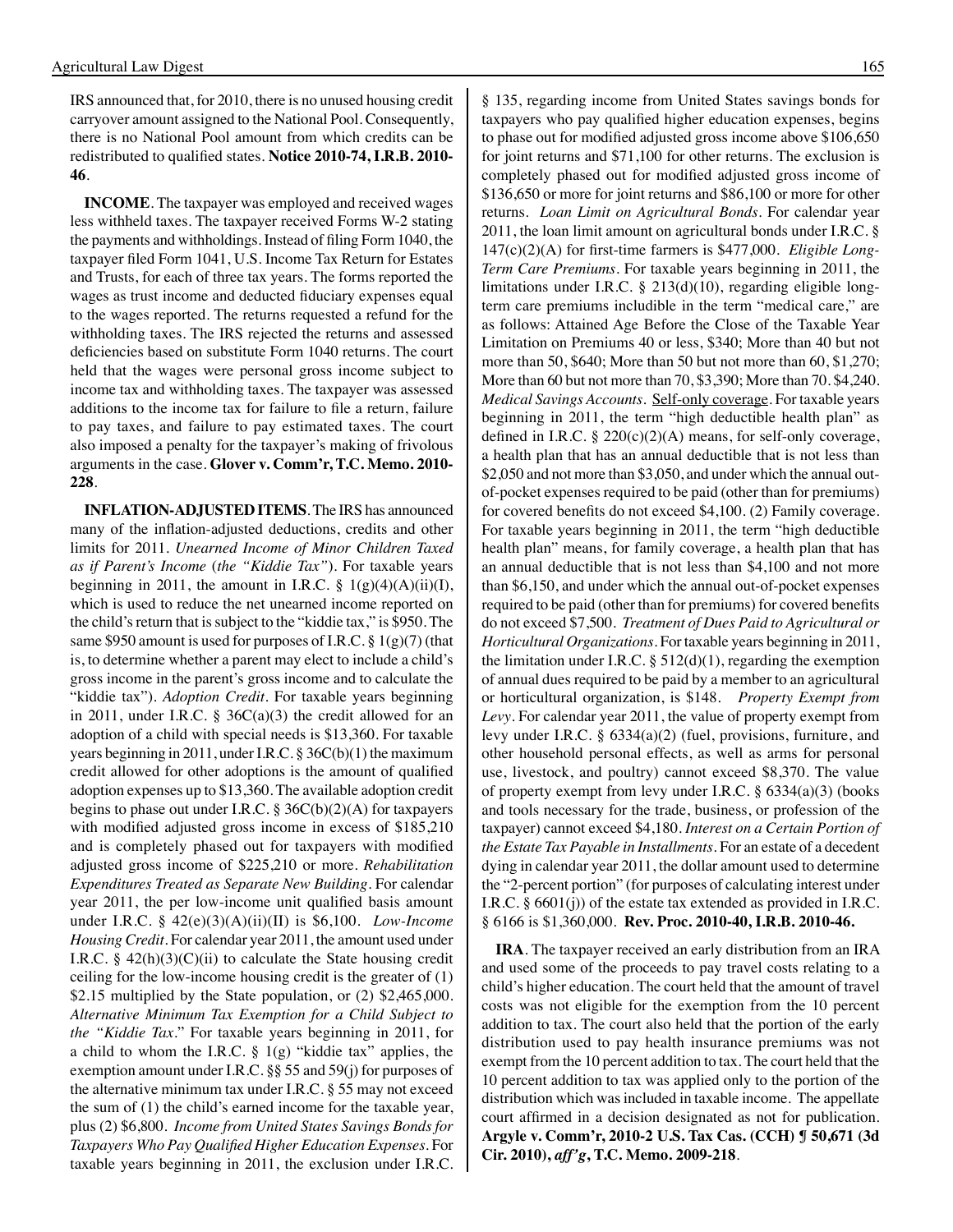**INSTALLMENT REPORTING**. The taxpayer sold property for an installment note and other consideration. Although the taxpayer intended to report the gain from the sale on the installment method, the taxpayer's return reported all the gain in the year of sale. The purchaser discovered mold on the property and payments on the installment note were suspended. The taxpayer sought permission to revoke the election out of the installment method of reporting. The taxpayer stated that the mold problems did not affect the request to revoke the election because the mold problems were discovered before the original return was filed. The IRS granted an extension of time to file an amended return without the election out of the installment method. **Ltr. Rul. 201041005, July 9, 2010**.

**INVESTMENT INCOME**. The taxpayer had a history of making the elections under I.R.C.  $\S 163(d)(1)$  and  $163(d)(4)(B)$ to treat qualified dividends and capital gains as investment income, subject to tax as ordinary income. The taxpayer's income included investment interest income from a pass-through entity. In a subsequent tax year, the pass-through entity's tax return was amended because of an error which reported too much investment interest expenses. This amended return reduced the taxpayer's investment income for that tax year, making the election unnecessary. The taxpayer sought an extension of time to revoke the investment income election. The IRS granted the extension. **Ltr. Rul. 201041030, July 7, 2010**.

**LEGAL EXPENSES.** The taxpayer incurred legal expenses from defending a lawsuit brought by a client's employee for assault. The court held that the legal expenses were not deductible because the expenses were not related to the taxpayer's business. The appellate court affirmed in a decision designated as not for publication. **Argyle v. Comm'r, 2010-2 U.S. Tax Cas. (CCH) ¶ 50,671 (3d Cir. 2010),** *aff'g***, T.C. Memo. 2009-218**.

**PASSIVE ACTIVITY LOSSES**. The taxpayer was a selfemployed real estate agent who reported business income and expenses on Schedule C. The taxpayer also reported income and expenses related to residential rental properties on Schedule E, resulting in a net losses of \$45,199 for one year. The IRS agreed that the taxpayer was a real estate professional but disallowed the losses because the taxpayer did not meet the material participation requirements for the rental activities. The court agreed with the IRS that, although the taxpayer independently qualified as a real estate professional, the taxpayer's lack of material participation in the rental activities made the losses non-deductible passive activity losses. The court noted *Shiekh v. Comm'r, T.C. Memo. 2010-126* where the taxpayer was allowed passive activity loss deductions for rental properties in which the taxpayer qualified as a real estate professional because of the amount time spent on the activity. However, the taxpayer was not allowed passive activity loss deductions for other rental properties in which the taxpayer did not materially participate. In this case, the taxpayer's real estate activity was not treated as part of the same activity as the rental properties. **Perez v. Comm'r, T.C. Memo. 2010-232**.

**PENSION PLANS**. The IRS has announced cost of living adjustments affecting dollar limitations for pension plans and other retirement-related items for tax year 2011. The elective

deferral (contribution) limit for employees who participate in section  $401(k)$ ,  $403(b)$ , or  $457(b)$  plans, and the federal government's Thrift Savings Plan remains unchanged at \$16,500. The catch-up contribution limit under those plans for those aged 50 and over remains unchanged at \$5,500. The deduction for taxpayers making contributions to a traditional IRA is phased out for singles and heads of household who are active participants in an employer-sponsored retirement plan and have modified adjusted gross incomes (AGI) between \$56,000 and \$66,000, unchanged from 2010. For married couples filing jointly, in which the spouse who makes the IRA contribution is an active participant in an employer-sponsored retirement plan, the income phase-out range is \$90,000 to \$110,000, up from \$89,000 to \$109,000. For an IRA contributor who is not an active participant in an employer-sponsored retirement plan and is married to someone who is an active participant, the deduction is phased out if the couple's income is between \$169,000 and \$179,000, up from \$167,000 and \$177,000. The AGI phase-out range for taxpayers making contributions to a Roth IRA is \$169,000 to 179,000 for married couples filing jointly, up from \$167,000 to \$177,000 in 2010. For singles and heads of household, the income phase-out range is \$107,000 to \$122,000, up from \$105,000 to \$120,000. For a married individual filing a separate return who is an active participant in an employer-sponsored retirement plan, the phase-out range remains \$0 to \$10,000. The AGI limit for the saver's credit (also known as the retirement savings contributions credit) for low-and moderate-income workers is \$56,500 for married couples filing jointly, up from \$55,500 in 2010; \$42,375 for heads of household, up from \$41,625; and \$28,250 for married individuals filing separately and for singles, up from \$27,750. **IR-2010-108**.

#### **Safe Harbor interest rates**

#### **November 2010**

|                                    |      | Annual Semi-annual Quarterly Monthly |      |      |
|------------------------------------|------|--------------------------------------|------|------|
|                                    |      | <b>Short-term</b>                    |      |      |
| AFR                                | 0.35 | 0.35                                 | 0.35 | 0.35 |
| 110 percent AFR                    | 0.39 | 0.39                                 | 0.39 | 0.39 |
| 120 percent AFR                    | 0.42 | 0.42                                 | 0.42 | 0.42 |
|                                    |      | Mid-term                             |      |      |
| AFR                                | 1.59 | 1.58                                 | 1.58 | 1.57 |
| 110 percent AFR                    | 1.75 | 1.74                                 | 1.74 | 1.73 |
| 120 percent AFR                    | 1.91 | 1.90                                 | 1.90 | 1.89 |
|                                    |      | Long-term                            |      |      |
| AFR                                | 3.35 | 3.32                                 | 3.31 | 3.30 |
| 110 percent AFR                    | 3.68 | 3.65                                 | 3.63 | 3.62 |
| 120 percent AFR                    | 4.02 | 3.98                                 | 3.96 | 3.95 |
| Rev. Rul. 2010-26, I.R.B. 2010-44. |      |                                      |      |      |

**TAX RETURN PREPARERS**. The IRS has issued a revenue procedure which provides guidance for foreign persons and U.S. citizens without a social security number, due to conscientious religious objection, to obtain a preparer tax identification number (PTIN) and which provides temporary relief during the 2011 filing season for these individuals who experience delay in obtaining PTINs. **Rev. Proc. 2010-41, I.R.B. 2010-48**.

For 2011, IRS Commissioner Douglas H. Shulman has announced that the IRS will waive the requirements for 15 hours of continuing education under the IRS'sreturn-preparer initiative.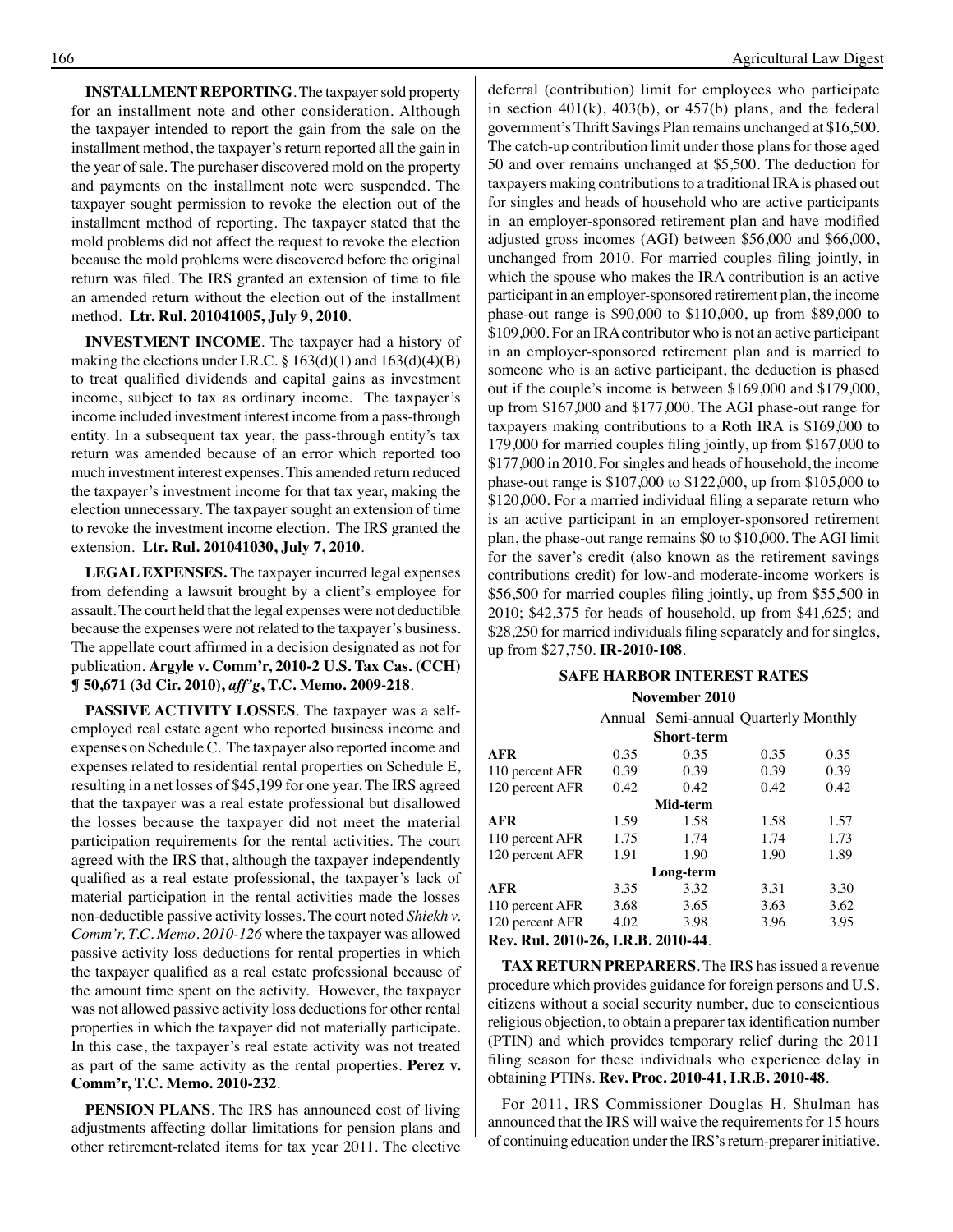The waiver is part of a staged transition for the requirement and will give the IRS time to address many issues, including working with third parties who already certify education courses. **IR-2010- 107**.

**VOLUNTARY PAYMENT OF BACK TAXES**. The taxpayer's 2003 return claimed a refund. Instead of paying the refund to the taxpayer, the IRS applied the funds to the taxpayer's 1997 tax deficiency and then to the taxpayer's 2000 tax deficiency. The taxpayer requested that the IRS apply the refund to the 2000 tax deficiency first but the IRS refused. The court noted that voluntary payments of back taxes can include a request for application of those payments to specific tax deficiencies and the IRS will usually comply. The court held, however, that refunds are not considered voluntary payments and the IRS was not required to comply with the taxpayer's request to apply the refund to the 2000 taxes. The appellate court affirmed in a decision designated as not for publication. **Bryant v. Comm'r, 2010-2 U.S. Tax Cas. (CCH) ¶ 50,669 (6th Cir. 2010),** *aff'g***, T.C. Memo. 2009-78**.

**WITHHOLDING TAXES**. The taxpayer operated a trucking company and had consistently treated its truck drivers as independent contractors who provided their own trucks and all maintenance of the trucks. In a Chief Counsel Advice letter, the IRS ruled that compensation to the drivers was eligible for I.R.C. § 530 relief from treatment as wages. **CCA 201041043, Sept. 30, 2010**.

The taxpayer was the sole shareholder of a corporation which operated a therapy center which provided massage therapy, cosmetology services and massage instruction. The center offered space to massage therapists and cosmetologists who provided services to clients. The therapists and cosmetologists weekly paid either "booth rent" or a share of their receipts for their use of the facility. The therapists and cosmetologists set their own hours and clients and had independent access to the facility. The taxpayer did not file W-2 forms or withhold employment taxes on the amounts received by the therapists and cosmetologists. The court held that the therapists and cosmetologists were independent contractors not subject to withholding because (1) there was no minimum guaranteed level of payment; (2) the taxpayer did not pay the therapists' and cosmetologists' business expenses; (3) some therapists made significant investments in outfitting and decorating their rooms; (4) the taxpayer had the right to collect minimum fixed rent each week; (5) the therapists and cosmetologists believed that they had a nonemployee relationship with the taxpayer; (6) the taxpayer did not control how the therapists and cosmetologists provided their services to the clients; (7) the therapists and cosmetologists set their own hours; and (8) the therapists and cosmetologists retained the right to refuse any client. **Mayfield Therapy Center v. Comm'r, T.C. Memo. 2010-239**.

### **negligence**

**DUTY OF CARE TO INVITEES**. The plaintiff was injured on the defendant's farm while visiting the farm to purchase a floor of a barn and in order to move the equipment, the plaintiff helped move a carpet over a hay drop door and fell through the hay drop when the carpet unlatched the hay drop door. The trial court granted summary judgment for the defendant, holding that the defendant did not owe a duty of care to discover the danger to the hay drop door from moving the carpet. The appellate court affirmed, noting that for an invitee such as the plaintiff, the defendant owed a duty only to make reasonable inspection of the property to discover any dangerous conditions. The court also noted that, although hay drops are potentially dangerous, the exact condition that led to the accident was not a natural condition of a hay drop door and the defendant would not reasonably be expected to discover the effect of moving the carpet on the hay drop door. **Snyder v. Meyers, 2010 Ohio. App. LEXIS 3470 (Ohio Ct. App. 2010)**.

## **landlord and tenant**

**DEATH OF TENANT.** The plaintiff was married to the decedent who leased farm land from the defendant under a yearto-year lease. The decedent died during the term of the lease and the plaintiff sought to enforce the lease against the defendant because the defendant failed to give notice of termination of the lease before six months before the end of the year. The plaintiff filed and recorded a "Notice of 2008 Leasehold Interest" when the defendant tried to sell the farm. After the sale, the defendant notified the plaintiff that the farm was sold and ordered the plaintiff to vacate in two months. The plaintiff filed an action to enforce the lease and the defendant counter-claimed with an action for slander of title. By the time the case was decided at the trial level, the lease had expired in any case but the issue remained for decision because of the effect on the slander of title claim. The court held that, because the lease was a cash lease, the death of the tenant did not automatically terminate the lease because the tenant's services were not essential to the lease performance. Therefore, the court held that the defendant had to give six months notice before terminating the lease. The court further held that, because the plaintiff correctly held a lease interest in the farm, the recording of the notice of leasehold did not slander the defendant's title. **Wilson v. Fieldgrove, 787 N.W.2d 707 (Neb. 2010)**.

### **We've Moved**

Please note the new address and phone/fax numbers for the Agricultural Law Press:

> Agricultural Law Press 127 Young Rd. Kelso, WA 98626 Phone: 360-200-5666 Fax: 360-423-2287